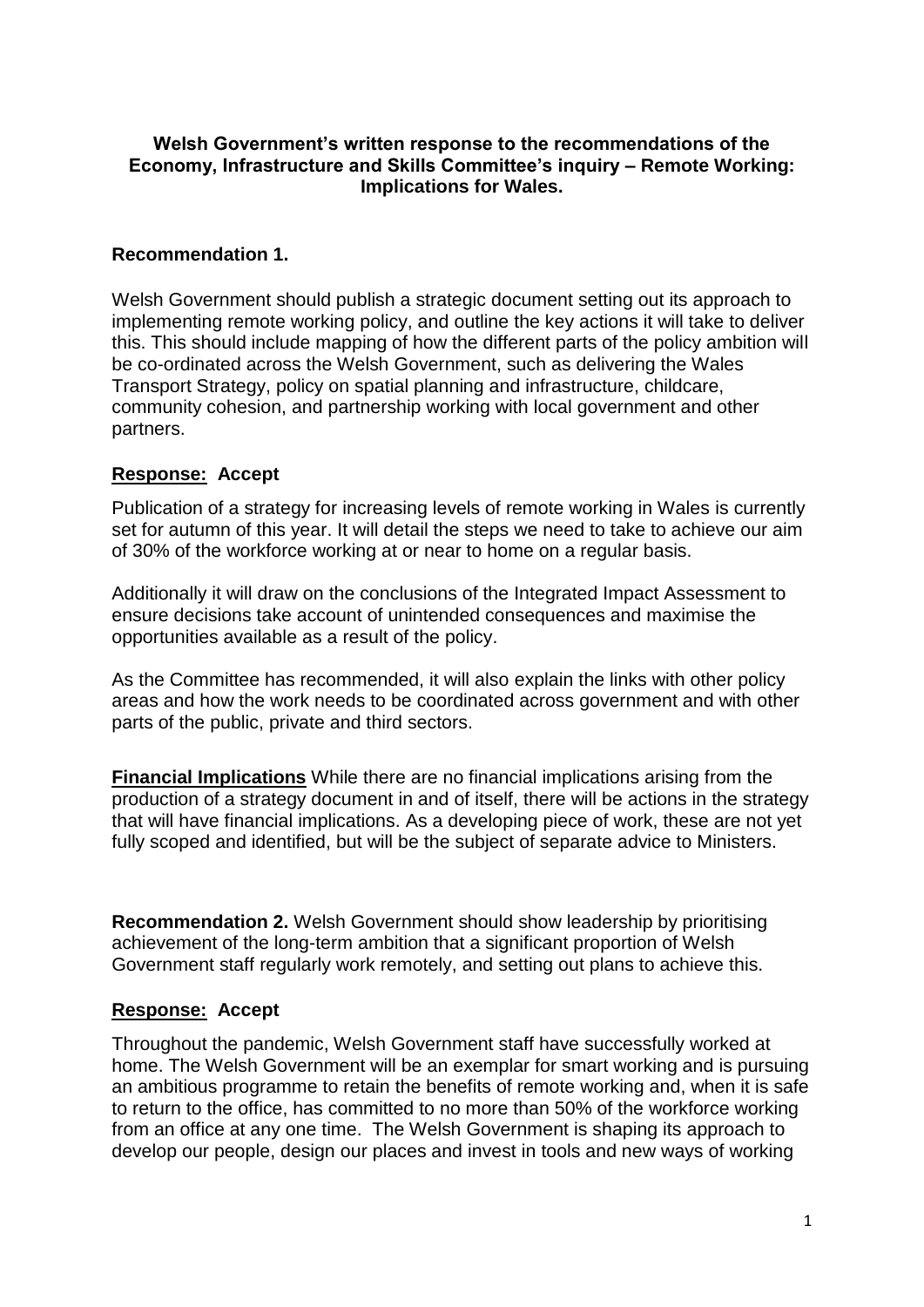that will support our workforce all as we transition through the months and years ahead to enable us to collaborate, stay connected and deliver.

### **Financial Implications** – None.

**Recommendation 3.** Welsh Government should clearly set out its definition of "remote working" and working "at or near to home" to enable precise measurement of progress in achieving the Welsh Government's ambition of 30% of people working remotely on a regular basis.

# **Response: Accept**

Remote working is defined as working outside of a traditional office or 'central' place of work. It includes working at home and close to home in your local community. This is how we will advise it is defined for inclusion in national surveys and data collection. The 30% aim is not a target, but an aspiration and we are not mandating changes in work patterns. We hope to encourage more flexibility for workers and agility for businesses and organisations.

### **Financial Implications** – None.

**Recommendation 4.** Welsh Government should develop strong statistical measures based on its clearly stated definition(s) for remote working (including at home or "near to" home). This must be done in order to monitor and evaluate outcomes against its remote working policy ambition, and to understand the impacts on the workforce and individual employers.

### **Response: Accept**

Both the devolved administrations and the UK Government are interested in measuring these more flexible patterns of working. We are working to ensure inclusion and measurement in national surveys. These include – amongst others the Labour force Survey, the Annual Population Survey and the Wales Transport Survey.

Collecting robust data is essential to track trends and impacts over time. At employer level, the data is less robust than that for employee opinion. We will identify and/ or develop appropriate mechanisms to fill gaps in data.

**Financial Implications:** Possible in relation to the development of data in this area. If costs do arise they will be subject to further advice. These costs are not expected to exceed £50,000 in this financial year

**Recommendation 5.** Welsh Government must mainstream equality in the development of its remote working policy, and set out clearly how it is doing this. As part of this work, the Welsh Government should publish the integrated impact assessment for the remote working policy proposals as soon as possible, but also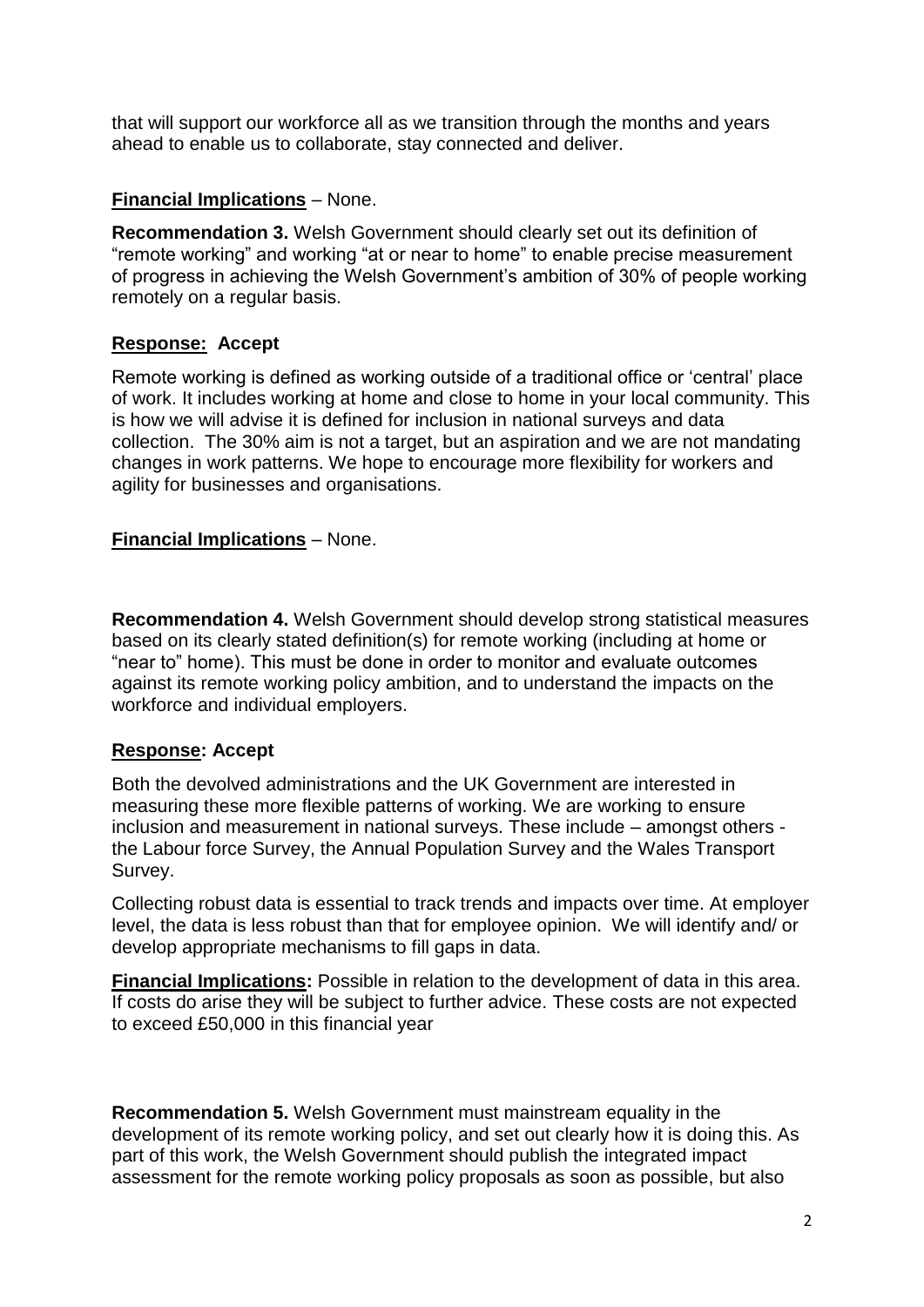assess the breadth of that assessment against the full range of equality impacts and issues raised in the Senedd Economy, Infrastructure and Skills Committee's inquiry report

### **Response: Accept**

We intend to publish the Integrated Impact Assessment by autumn 2021 – a full Health Impact Assessment and Equality Impact Assessment is part of this process and will outline the health and well-being impacts. Once we have understood the impacts of remote working we shall be considering next steps that may include other levers and policy areas.

Additionally, the consultation on our Social Partnership Bill has been launched. The Bill will require public bodies to engage in social partnership and consult with recognised trade unions. The draft Bill is intended to strengthen and promote consistency in the Welsh system of social partnership, to deliver fair work outcomes and to achieve socially responsible procurement. We will use our social partnership way of working to support opportunities for workers to work remotely and in ways which improve well-being and work-life balance.

We will give consideration to developing 'national principles' for remote working – drawn up with our social partners so that we have a shared and common framework for operationalising remote working fairly, safely and effectively.

### **Financial Implications:** None

**Recommendation 6.** Welsh Government should set out how it is impact assessing the wider socio-economic impacts of the remote working policy and how it will comply with the requirements of the Socio-Economic Duty, in light of emerging evidence that economic inequalities could result from a policy favouring more highly skilled and affluent workers.

# **Response: Accept**

The Socio-economic Duty requires specified public bodies, when making strategic decisions such as 'deciding priorities and setting objectives', to consider how their decisions might help to reduce the inequalities associated with socio-economic disadvantage.

Although Welsh Government itself will not be captured by the Duty, only Welsh Ministers, we want to lead by example and act in the spirit intended by the legislation. This will ensure better decision making and more equal outcomes for all in society.

A preliminary study on the economic impacts of the policy has already been completed by the Wales Centre for Public Policy. This will be supplemented by the Integrated Impact Assessment, which will consider impacts on low-income households.

### **Financial Implications:** None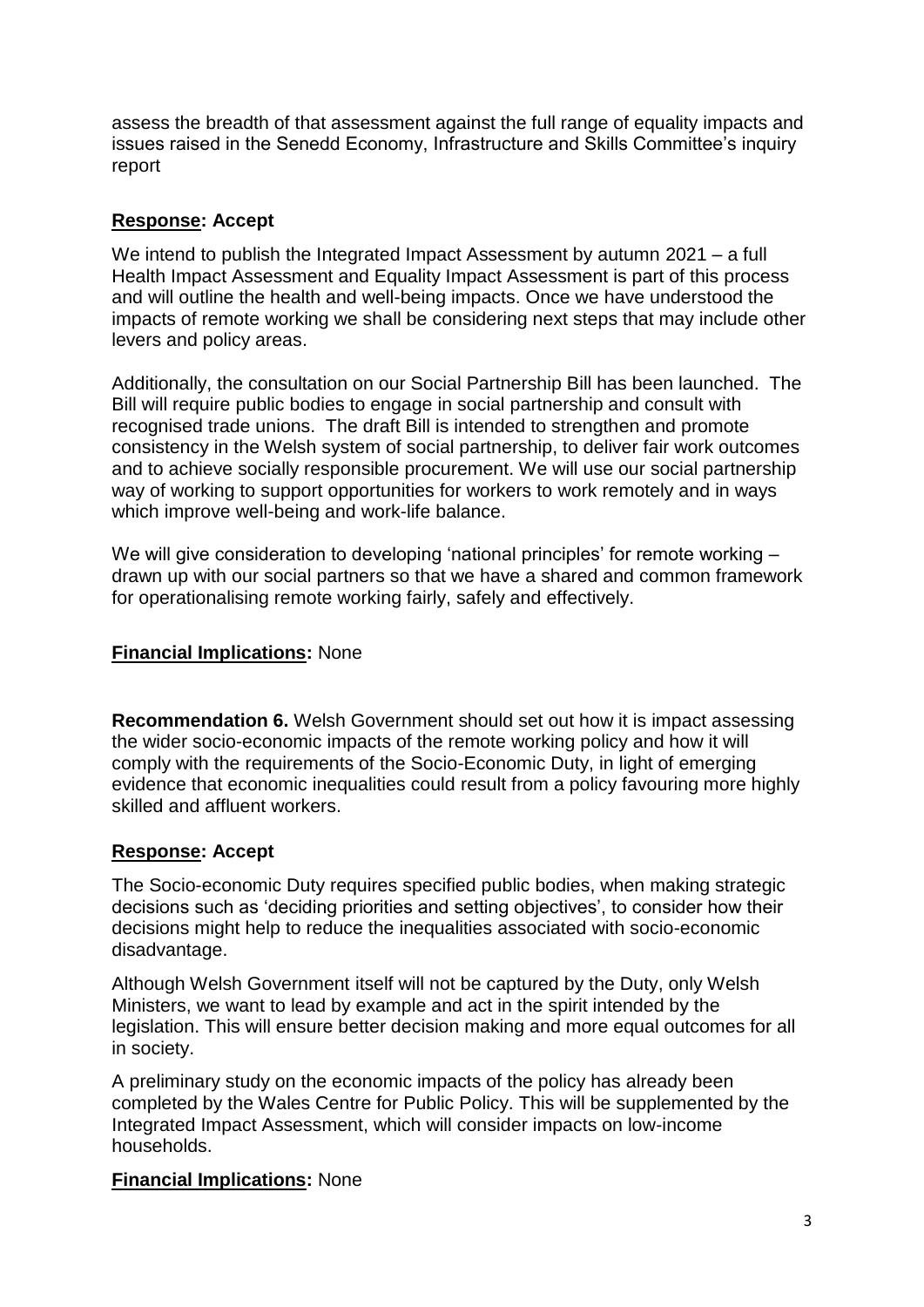**Recommendation 7.** Welsh Government should gather evidence beyond the pilot hubs to inform its strategy and approach to developing and supporting co-working hubs, as it is clear that there are a number of gaps in the evidence for co-working spaces. This should include an understanding of the economic and social impacts of existing co-working provision; analysis of the gaps that exist in current provision; and an understanding of international best practice.

### **Response: Accept**

Remote working encompasses a number of strands of evidence and analysis and we agree evidence beyond the pilot hubs is required. We have a dedicated resource in Welsh Government to manage research activities in this policy area and it is crucial that we monitor this over a period of time to ensure the policy remains a good fit for Wales as the evidence starts to emerge and become clearer.

We will continue developing the policy and necessary actions with input from stakeholders, and undertaking an ongoing programme of research. This includes consideration of models elsewhere (such as the Netherlands) to understand the levers that have made these changes work.

**Financial Implications:** Possible in relation to the development of research and analysis in this area. If costs do arise they will be subject to further advice. These costs are not expected to exceed £50,000 in this financial year.

**Recommendation 8.** Beyond the current Welsh Government 'Town Centres First' principle and 'Transforming Towns' programme, Welsh Government should bring forward a Retail Strategy and Plan that can adapt and respond to remote working trends and set a clear path for that sector in Wales, and the businesses and workers' livelihoods it supports.

### **Response: Accept**

The retail sector remains a fundamental part of the Welsh economy, from the local high street through to our city centres. We have developed strong stakeholder relationships with the retail sector during the Covid pandemic. It is clear the retail sector in Wales has been severely impacted, more so than any other part of the UK.

Whilst we have Transforming Towns and Town Centre First programmes, what we lack is an overarching strategy which highlights priorities and issues that will inform future policy direction. This accounts for the decision to embark on the development of a Retail Strategy.

This is a move widely greeted by the sector and retailer representative bodies. The strategy will respect changes in the retail environment, including online retailing and the impact of remote working on our retail centres.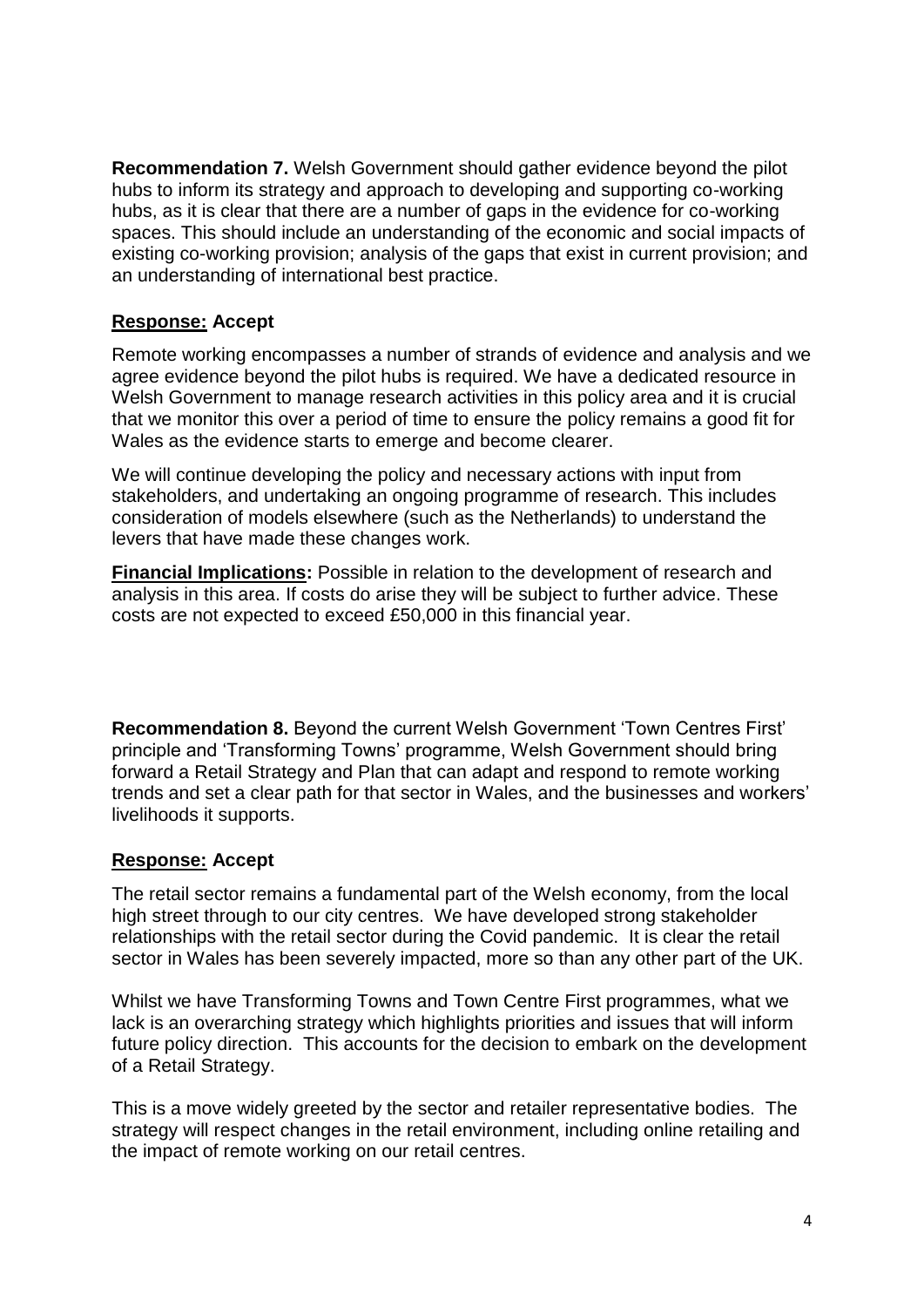The Wales Centre for Public Policy recently published a report on the Economic Impacts of increased remote working. That report indicates that there may be a shift in footfall from city centres to the suburbs as people spend more time at home or in their local area, but that cities will survive through adapting design and use of urban space.

### **Financial Implications: None**

**Recommendation 9.** Welsh Government should set out its plans for providing financial and other support to the existing co-working hub network in Wales.

### **Response: Accept**

Our aim is to make sure our existing coworking network in Wales is able to make the most of the opportunities presented by a shift to a hybrid workplace model.

Support and guidance mechanisms are under development and will be outlined in more detail as part of the remote working strategy document.

**Financial Implications:** Possible in relation to the development of financial and nonfinancial incentives in this area. If costs do arise they will be subject to further advice, whether being met from the Economic Infrastructure or another budget. These costs are not expected to exceed £150,000 in this financial year.

**Recommendation 10.** Welsh Government should set out how it will communicate the remote working policy to, and engage with the public, as well as key stakeholders and community bodies, and how it will measure and report on the outcomes of that engagement.

### **Response: Accept**

This policy has been developed with significant input from stakeholders in the public, private and third sectors. A public engagement exercise to map demand for local work hubs has also just been completed (end March 2021).

We intend to continue working and communicating openly as the policy matures and the landscape changes.

Plans for engagement and monitoring stakeholder input will be outlined in the remote working strategy.

**Financial Implications:** Possible in relation to the development of engagement tools, events and surveys in this area. If costs do arise they will be subject to further advice, whether being met from the Economic Infrastructure or another budget. These costs are not expected to exceed £150,000 in this financial year.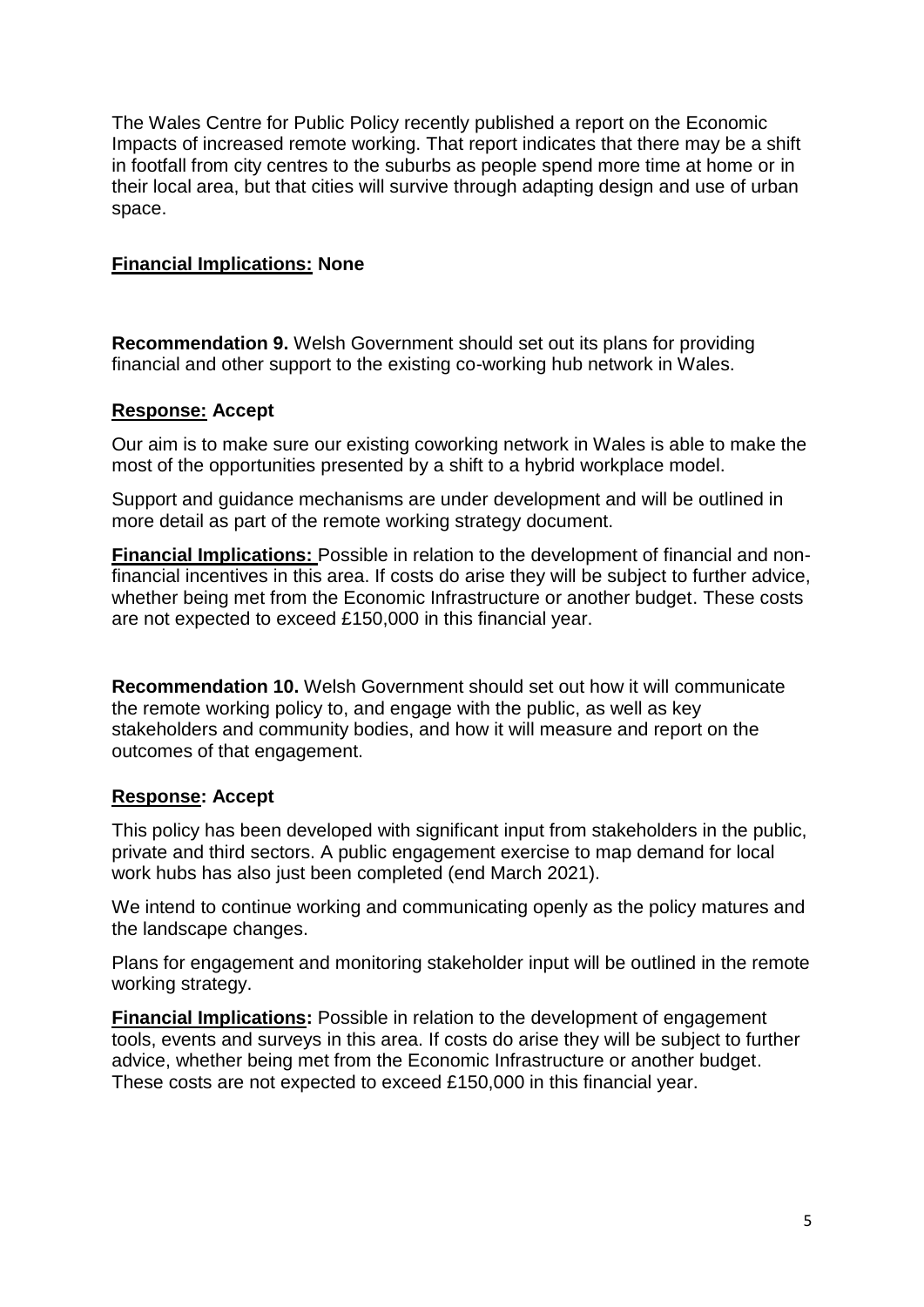**Recommendation 11.** Welsh Government should supplement the work it plans, to map existing co-working spaces and the public sector estate, by collating information on community and commercial assets that could be re-purposed to support the development of remote working hubs.

### **Response: Accept**

This is being developed as part of the programme of work.

Additionally, as part of our Transforming Towns programme, we continue to work with local authority partners to identify and review available buildings and land within or closely aligned to town and city centres. Assets purchased through the Transforming Towns programme will deliver meanwhile or temporary uses, local hubs for business, third sector or public uses and further opportunities for Town Centre First – to lever in investment from wider Welsh Government portfolio areas.

### **Financial Implications:** None

**Recommendation 12.** Welsh Government should set out how it is engaging with UK Government on the Employment Bill and any related UK legislative proposals to protect employee wellbeing post-pandemic. It should also set out what it wants to see from UK-wide legislation in respect of remote workers' employment rights.

### **Response: Accept**

Despite the UK Government announcing, more than a year ago, its intentions to bring forward an Employment Bill, indications are that it will be late 2021 or even early 2022 before we see progress on this issue. We are continuing to engage with the UK Government on reserved employment law and workers' rights. We have made our position clear, we expect no weakening of employment rights and we believe there is room for improvement, particularly in order to keep pace with the future of work and to ensure that workers have sufficient protections. We are continuing to make strong representations to the UK Government on these issues.

### **Financial Implications:** None

**Recommendation 13.** Welsh Government should set out how it intends to use devolved levers to protect and promote workers' rights when remote working, and to achieve the necessary culture change among employers, such as through the economic contracts; potential legislation on social partnership; implementing the Fair Work Commission's recommendations. and by providing support and official guidance on good management working practices.

# **Response: Accept**

We have been clear in explaining our commitment to using every power and every lever available to us to deliver fair work outcomes, including improving access to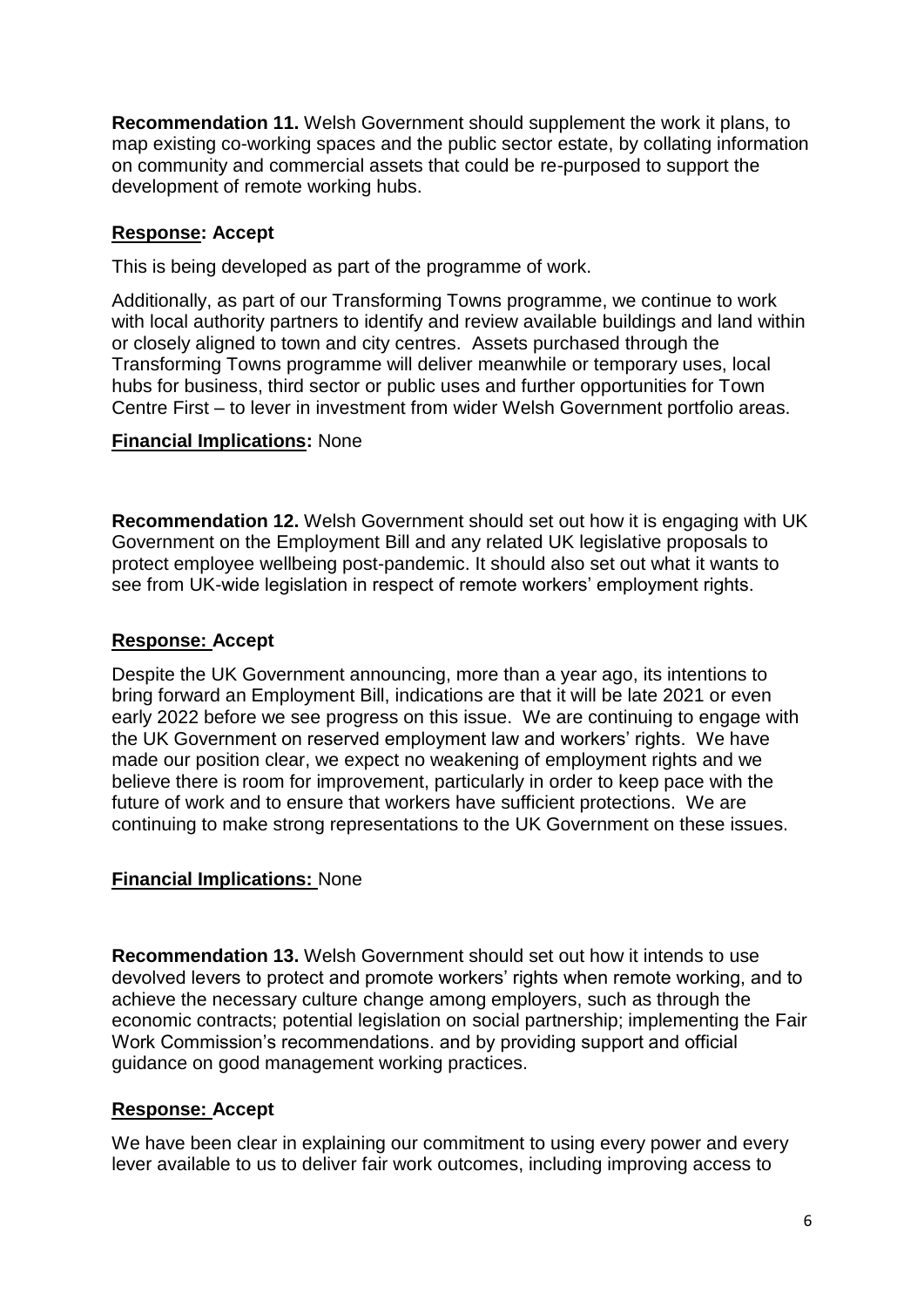trade unions and using our social partnership approach and the power of the public purse to improve working practices.

The draft Social Partnership and Public Procurement Bill, Economic Contract and implementation of Fair Work Wales recommendations are key examples of how we are delivering on that agenda. We will use our social partnership way of working to support opportunities for workers to work remotely and in ways which improve their well-being and work-life balance. Our existing social partnership arrangements – including the Social Partnership Council, Workforce Partnership Council and Council for Economic Development provide us with the opportunity to build consensus on the support and advice employers and workers may need to effectively and safely operationalise remote working in line with our broader fair work ambitions.

### **Financial Implications**: None

**Recommendation 14.** Welsh Government should update the relevant sixth Senedd Committee on its plans and priorities for closing the digital divide on broadband connectivity in Wales, and how it will work with the third sector and other partners to address the inequalities in digital access and inclusion.

### **Response: Accept**

It is important to point out that the responsibility for telecommunications rests with the UK Government. However, the Welsh Government have stepped into this nondevolved area to ensure that homes and businesses across Wales can access fast and reliable broadband.

Most notably the Superfast Cymru project provided more than 733,000 premises across Wales with access to fast fibre broadband. It has transformed the digital landscape.

However, there remain around 79,000 premises in Wales without access to superfast broadband and that are not in the commercial roll-outs of telecommunications companies or public sector bodies to do so.

The Welsh Government is again stepping through a suite of interventions. A grant agreement is in place between BT and Welsh Government which is being delivered by Openreach to provide access to fast broadband to around 39,000 premises by June 2022, at a cost of nearly £56m.This is made up predominantly from Welsh Government and EU funds with some additional funding from the UK Government. At the end of December 2020 a total of 15,649 premises had been given access to full fibre connectivity since the start of the project.

For those premises which fall outside of a fibre roll out, we have a range of interventions in place to help premises achieve fast broadband speeds regardless of the technology. These include the Access Broadband Cymru scheme which provides grants to fund (or part-fund) the installation costs of new broadband connections for homes and businesses in Wales. Since the scheme began in 2016 more than 5,000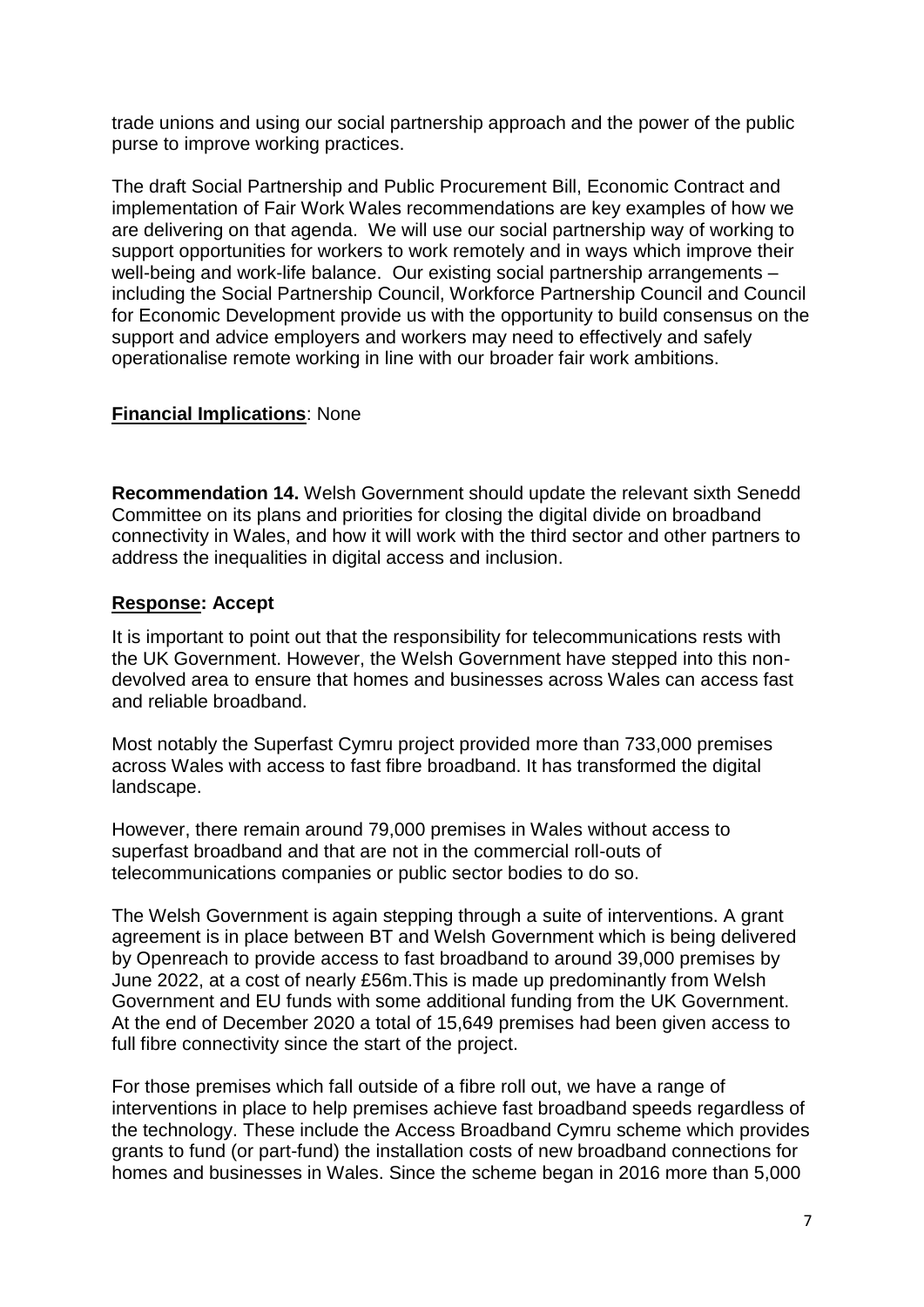grants have been approved.

The Local Broadband Fund is a £10million fund that supports local authorities and social enterprises to deliver broadband projects locally, helping communities without access.

The UK Government Rural Gigabit Connectivity voucher connected rural homes and businesses to gigabit capable broadband. We stepped in to provide additional Welsh Government resources to give Wales a generous package of measures not bettered anywhere in the UK. The voucher scheme came to an end on 31 March 2021. However, the UK Government have now introduced a new scheme called the UK Gigabit Voucher and the Welsh Government will again look to top-up this voucher to reflect the higher costs of delivery of broadband infrastructure in Wales.

Digital inclusion is a key social justice and equalities issue and it is about ensuring people benefit from the rapid pace of technological change taking place in society. Digital Communities Wales: Digital Confidence, Health and Well-being (DCW) is our £2million per annum (funded jointly by digital inclusion and health) procured programme. It works with organisations from all sectors that can help reach digitally excluded people and is designed to provide training and support to front line staff, volunteers and organisations to engage with and develop the digital skills of citizens and front line staff. The contract commenced on 1 July 2019 and is due to run until 30 June 2022, with an option to extend for a further three years pending funding.

### **Financial Implications:** None

**Recommendation 15.** Welsh Government should report to the relevant Sixth Senedd Committee on the progress and status of:

- a) the co-working hub pilot programme;
- b) The Transforming Towns programme;
- c) its review of the public sector estate and use of assets;
- d) its multi-location working strategy for Welsh Government staff; and
- e) developing partnerships with the private sector, local government partners, academic and other anchor institutions and the third sector, to find workable solutions to sharing co-working hubs and promoting their use.

# **Response: Accept**

**a) The co-working hub pilot programme;**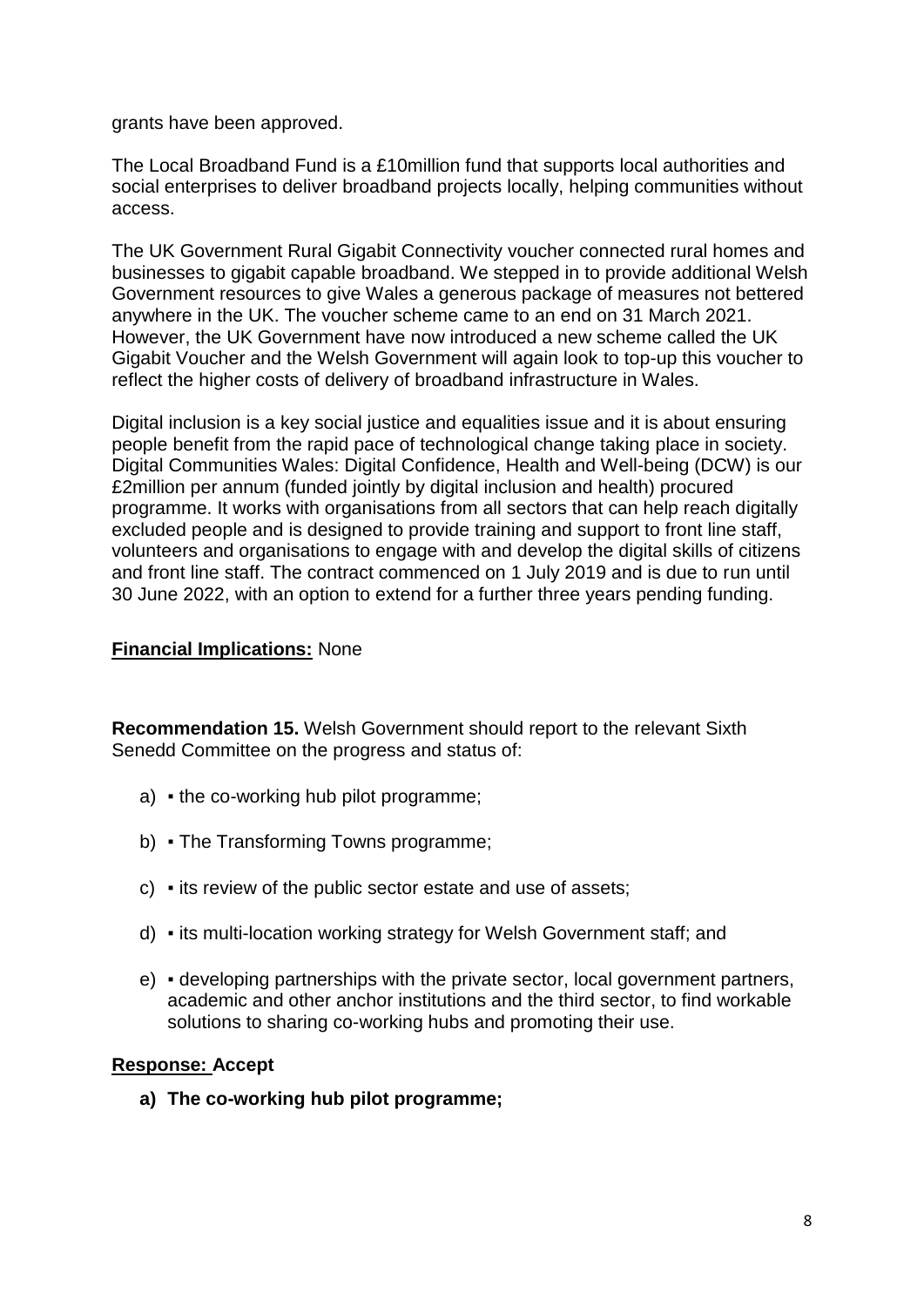We will be happy to update the Committee on the pilot hubs, and well as those being undertaken by Local Authorities where we have agreed to work together to trial different ways of working.

# **b) The Transforming Towns programme;**

Increased allocations for town/city centres have taken the value of the Transforming Towns investment announced in January 2021 to £136 million (including levered-in funding). This is funding key regeneration projects which are helping towns and cities across Wales adapt to change by focussing on leisure, learning, living and working in order to complement their traditional retail offer. Through Transforming Towns we have been able to introduce a range of innovative interventions which will contribute to securing a better and greener future for our towns/cities. Examples include a new place making grant, support for town centre businesses, flexible loan funding, support for enforcement and green infrastructure improvements. We will be happy to report on progress with these initiatives and others to the relevant Committee of the 6th Senedd.

# **c) Its review of the public sector estate and use of assets;**

The Welsh Government has already engaged with public sector bodies to establish the approach being adopted to increase remote working.

A large proportion of organisations' workforces have continued to work remotely and anticipate that when staff can return safely to the workplace significant numbers will continue to work remotely for at least part of the working week. Throughout lockdown safe access to offices has continued to allow critical staff to work from when needed.

Reviews are already being undertaken by public sector organisations to understand the most appropriate staff working patterns post COVID-19 to help drive better use of existing space, future accommodation need and digital technology capacity to facilitate a more agile workforce in the short to medium term. A strategic analysis of staff health and wellbeing is seen as a key driver for patterns of working and associated accommodation changes.

Most organisations do not anticipate any surplus office accommodation becoming available over the next 12 months. Others suggest it is too early to say with any certainty how much office accommodation will become available. With staff likely to move to a more agile way of working floor space is likely to become available, particularly at larger offices.

The on-going monitoring and review of the public sector estate will be led through the work of Ystadau Cymru, which reports directly to the Minister for Finance & Trefnydd. Ystadau Cymru seeks to support and facilitate opportunities to take a more strategic approach to property and property management across geographical and organisational boundaries.

There is a recognition that public sector assets will be used differently post Covid-19 and have significant potential to support economic recovery and the well-being of communities through collaboration with public sector partners.